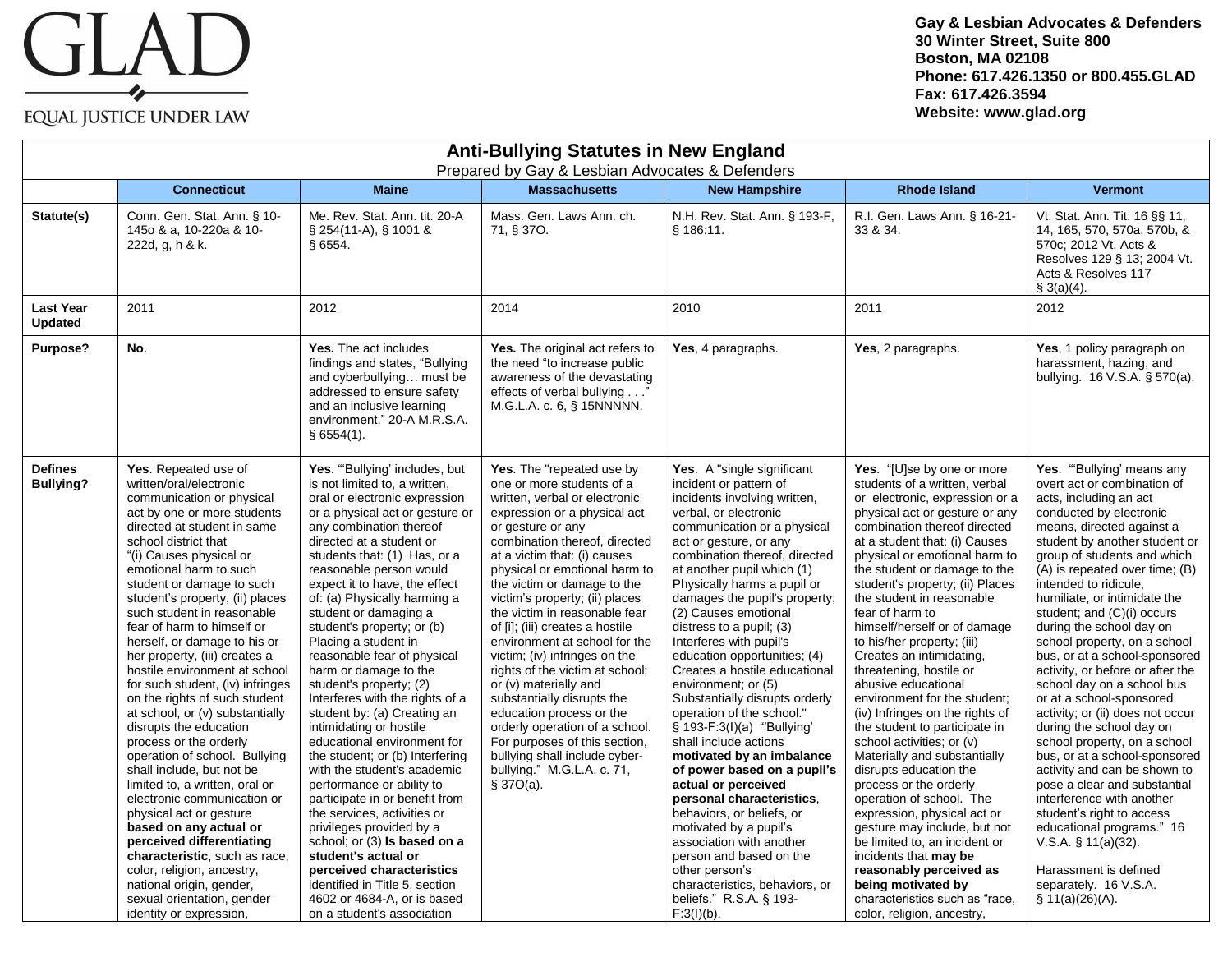|                                                                                     | <b>Anti-Bullying Statutes in New England</b><br>Prepared by Gay & Lesbian Advocates & Defenders                                                                                                                                                                                                                                                                |                                                                                                                                                                                                                                                                                                                                                                                                                                                                                                                                                         |                                                                                                                                                                                                                                                                                                                                                                                                                                                                                                                                                                                                                                                                                                                                                                                                                                                                                                                                                                                                 |                                                                                                                                                                                                                                                                                                                                                                                                                                                                                                                                                                                                                                                                                                                                                               |                                                                                                                                                                                                                                                 |                                                                                                                                                                                                                                                                                                                                                                                                                                                                                                                                                                                                                                                                                                                                                                        |  |
|-------------------------------------------------------------------------------------|----------------------------------------------------------------------------------------------------------------------------------------------------------------------------------------------------------------------------------------------------------------------------------------------------------------------------------------------------------------|---------------------------------------------------------------------------------------------------------------------------------------------------------------------------------------------------------------------------------------------------------------------------------------------------------------------------------------------------------------------------------------------------------------------------------------------------------------------------------------------------------------------------------------------------------|-------------------------------------------------------------------------------------------------------------------------------------------------------------------------------------------------------------------------------------------------------------------------------------------------------------------------------------------------------------------------------------------------------------------------------------------------------------------------------------------------------------------------------------------------------------------------------------------------------------------------------------------------------------------------------------------------------------------------------------------------------------------------------------------------------------------------------------------------------------------------------------------------------------------------------------------------------------------------------------------------|---------------------------------------------------------------------------------------------------------------------------------------------------------------------------------------------------------------------------------------------------------------------------------------------------------------------------------------------------------------------------------------------------------------------------------------------------------------------------------------------------------------------------------------------------------------------------------------------------------------------------------------------------------------------------------------------------------------------------------------------------------------|-------------------------------------------------------------------------------------------------------------------------------------------------------------------------------------------------------------------------------------------------|------------------------------------------------------------------------------------------------------------------------------------------------------------------------------------------------------------------------------------------------------------------------------------------------------------------------------------------------------------------------------------------------------------------------------------------------------------------------------------------------------------------------------------------------------------------------------------------------------------------------------------------------------------------------------------------------------------------------------------------------------------------------|--|
|                                                                                     | <b>Connecticut</b>                                                                                                                                                                                                                                                                                                                                             | <b>Maine</b>                                                                                                                                                                                                                                                                                                                                                                                                                                                                                                                                            | <b>Massachusetts</b>                                                                                                                                                                                                                                                                                                                                                                                                                                                                                                                                                                                                                                                                                                                                                                                                                                                                                                                                                                            | <b>New Hampshire</b>                                                                                                                                                                                                                                                                                                                                                                                                                                                                                                                                                                                                                                                                                                                                          | <b>Rhode Island</b>                                                                                                                                                                                                                             | <b>Vermont</b>                                                                                                                                                                                                                                                                                                                                                                                                                                                                                                                                                                                                                                                                                                                                                         |  |
|                                                                                     | socioeconomic status,<br>academic status, physical<br>appearance, or mental,<br>physical, developmental or<br>sensory disability, or by<br>association with an individual<br>or group who has or is<br>perceived to have one or<br>more of such characteristics."<br>$C.G.S.A.$ § 10-222d(a)(1).                                                               | with a person with one or<br>more of these actual or<br>perceived characteristics or<br>any other distinguishing<br>characteristics and that has<br>the effect described in<br>subparagraph $14(1)$ or $(2)$ .<br>'Bullying' includes<br>'cyberbullying."" 20-A<br>$M.R.S.A.$ § 6554(2)(B).                                                                                                                                                                                                                                                             |                                                                                                                                                                                                                                                                                                                                                                                                                                                                                                                                                                                                                                                                                                                                                                                                                                                                                                                                                                                                 |                                                                                                                                                                                                                                                                                                                                                                                                                                                                                                                                                                                                                                                                                                                                                               | national origin, gender,<br>sexual orientation, gender<br>identity and expression or<br>mental, physical, or sensory<br>disability, intellectual ability or<br>by any other distinguishing<br>characteristic." R.I.G.L.A.<br>$$16-21-33(a)(1).$ |                                                                                                                                                                                                                                                                                                                                                                                                                                                                                                                                                                                                                                                                                                                                                                        |  |
| <b>Bullying</b><br><b>Based on</b><br>Personal<br>Character-<br>istics<br>Included? | Yes, see above.                                                                                                                                                                                                                                                                                                                                                | Yes, see above. 5 M.R.S.A.<br>§ 4602 addresses<br>discrimination on the basis of<br>sexual orientation (as well<br>as sex, physical or mental<br>disability, and national<br>original or race). 5 M.R.S.A.<br>§ 4684-A includes race,<br>color, religion, sex, ancestry,<br>national origin, physical or<br>mental disability and sexual<br>orientation. "Sexual<br>orientation" is defined by 5<br>M.R.S.A. § 4553 to mean "a<br>person's actual or perceived<br>heterosexuality, bisexuality,<br>homosexuality, or gender<br>identity or expression." | <b>Yes.</b> M.G.L.A. c. 71.<br>§ 37O(d)(3) states that "Each<br>plan shall recognize that<br>certain students may be more<br>vulnerable to becoming a<br>target of bullying or<br>harassment based on actual<br>or perceived differentiating<br>characteristics, including<br>race, color, religion, ancestry,<br>national origin, sex,<br>socioeconomic status,<br>homelessness, academic<br>status, gender identity or<br>expression, physical<br>appearance, pregnant or<br>parenting status, sexual<br>orientation, mental, physical,<br>developmental or sensory<br>disability or by association<br>with a person who has or is<br>perceived to have 1 or more<br>of these characteristics. The<br>plan shall include the specific<br>steps that each [covered]<br>school  shall take to<br>support vulnerable students<br>and to provide all students<br>with the skills, knowledge and<br>strategies needed to prevent<br>or respond to bullying or<br>harassment." (Emphasis<br>added.) | Yes. The definition of<br>bullying part b refers to the<br>pupil's "personal<br>characteristics." The purpose<br>section refers to protected<br>classes as personal<br>characteristics. "Bullying in<br>schools has historically<br>included actions shown to be<br>motivated by a pupil's actual<br>or perceived race, color,<br>religion, national origin,<br>ancestry or ethnicity, sexual<br>orientation, socioeconomic<br>status, age, physical, mental,<br>emotional, or learning<br>disability, gender, gender<br>identity and expression,<br>obesity, or other<br>distinguishing personal<br>characteristics, or based on<br>association with any person<br>identified in any of the above<br>categories." R.S.A. § 193-<br>F:2(II) (emphasis added). | Yes, see above.                                                                                                                                                                                                                                 | Yes, in the definition of<br>"harassment." "Harassment'<br>means an incident or<br>incidents of verbal, written,<br>visual, or physical conduct,<br>including any incident<br>conducted by electronic<br>means, based on or<br>motivated by a student's or<br>a student's family member's<br>actual or perceived race,<br>creed, color, national origin,<br>marital status, sex, sexual<br>orientation, gender identity,<br>or disability that has the<br>purpose or effect of<br>objectively and substantially<br>undermining and detracting<br>from or interfering with a<br>student's educational<br>performance or access to<br>school resources or creating<br>an objectively intimidating,<br>hostile, or offensive<br>environment. 16 V.S.A.<br>§ 11(a)(26)(A). |  |
| <b>Includes</b><br>Cyber<br><b>Bullying?</b>                                        | Yes. "Cyberbullying' means<br>any act of bullying through<br>the use of the Internet,<br>interactive and digital<br>technologies, cellular mobile<br>telephone or other mobile<br>electronic devices or any<br>electronic communications."<br>Both "mobile electronic<br>device" and "electronic<br>communication" are defined.<br>$C.G.S.A.$ § 10-222d(a)(2). | Yes. "Cyberbullying' 'means<br>bullying through the use of<br>technology or any electronic<br>communication, including, but<br>not limited to, a transfer of<br>signs, signals, writing,<br>images, sounds, data or<br>intelligence of any nature<br>transmitted by the use of any<br>electronic device, including,<br>but not limited to, a computer,<br>telephone, cellular telephone,<br>text messaging device and                                                                                                                                   | Yes. M.G.L.A. c. 71,<br>§ 37O(d)(2) requires each<br>plan to include "descriptions<br>of and statements<br>prohibiting cyberbullying."<br>Definition of cyber-bullying<br>includes the means as well<br>as creation of web pages in<br>the name of another and the<br>knowing impersonation of<br>another as a poster. M.G.L.A.<br>c. 71, $§ 37O(a)$ .                                                                                                                                                                                                                                                                                                                                                                                                                                                                                                                                                                                                                                          | Yes. Bullying through<br>"electronic devices," which<br>include but are not limited to<br>"telephones, cellular<br>telephones, computers,<br>pagers, electronic mail,<br>instant messaging, text<br>messaging, and websites."<br>R.S.A. §§ 193-F:3(II)-(III).                                                                                                                                                                                                                                                                                                                                                                                                                                                                                                 | Yes. Definition of cyber-<br>bullying includes the means<br>as well as creation of web<br>pages in the name of another<br>and the knowing<br>impersonation of another as<br>a poster. R.I.G.L.A. § 16-<br>$21 - 33(a)(2)$ .                     | Yes, definitions of both<br>bullying and harassment<br>cover acts "conducted by<br>electronic means." 16 V.S.A.<br>§§ 11(a)(26)(A) & 11(32).                                                                                                                                                                                                                                                                                                                                                                                                                                                                                                                                                                                                                           |  |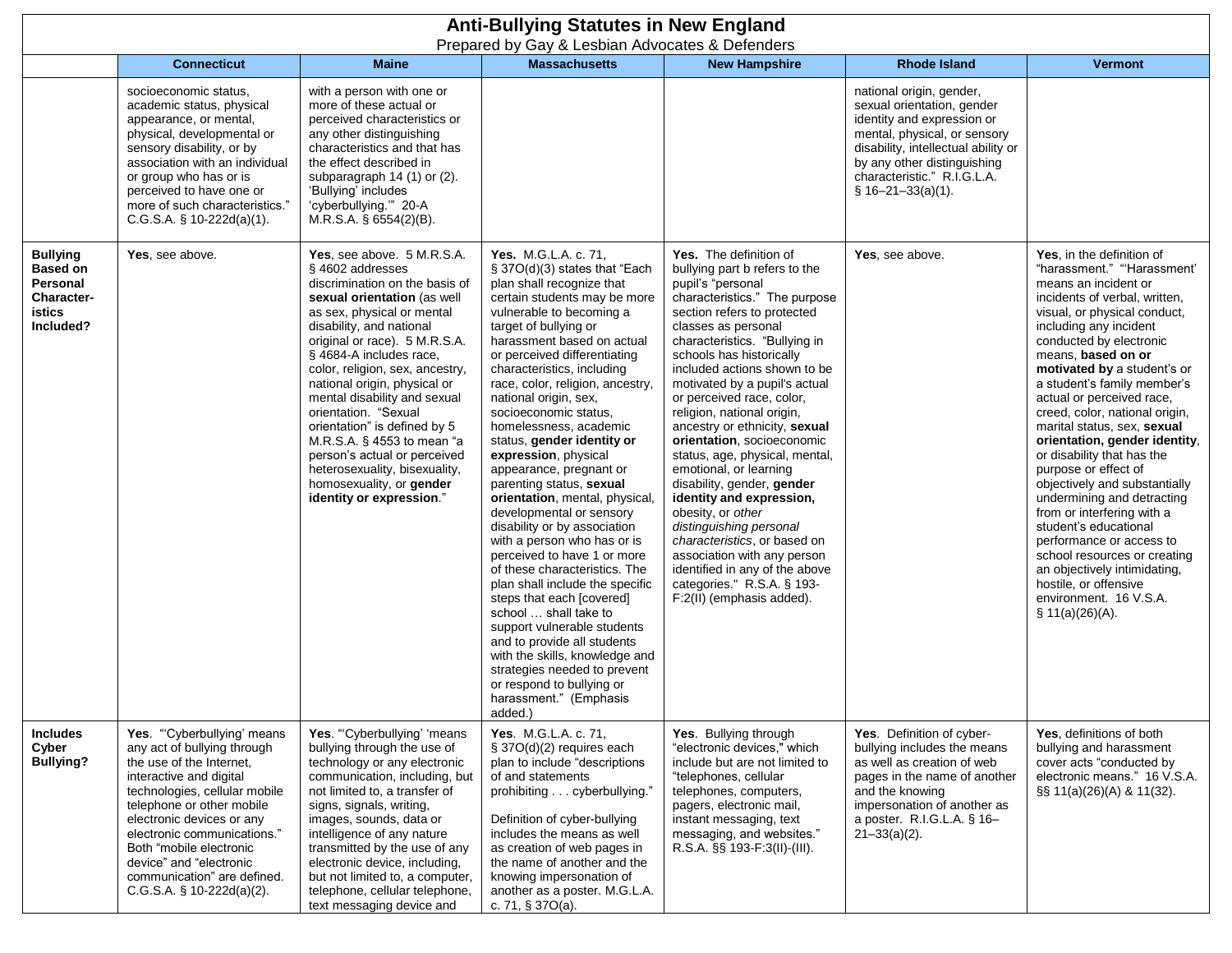|                                                         | <b>Anti-Bullying Statutes in New England</b><br>Prepared by Gay & Lesbian Advocates & Defenders                                                                                                                                                                                                                                                        |                                                                      |                                                                                                                                                                                           |                                                                                                                                                                                                                                                                                                                                                                                    |                                                                                                                                                                                                                                                                                                                                          |                                                                                                                                                                                                                                                                                                                                                                                                                                                                                        |  |  |
|---------------------------------------------------------|--------------------------------------------------------------------------------------------------------------------------------------------------------------------------------------------------------------------------------------------------------------------------------------------------------------------------------------------------------|----------------------------------------------------------------------|-------------------------------------------------------------------------------------------------------------------------------------------------------------------------------------------|------------------------------------------------------------------------------------------------------------------------------------------------------------------------------------------------------------------------------------------------------------------------------------------------------------------------------------------------------------------------------------|------------------------------------------------------------------------------------------------------------------------------------------------------------------------------------------------------------------------------------------------------------------------------------------------------------------------------------------|----------------------------------------------------------------------------------------------------------------------------------------------------------------------------------------------------------------------------------------------------------------------------------------------------------------------------------------------------------------------------------------------------------------------------------------------------------------------------------------|--|--|
|                                                         | <b>Connecticut</b>                                                                                                                                                                                                                                                                                                                                     | <b>Maine</b>                                                         | <b>Massachusetts</b>                                                                                                                                                                      | <b>New Hampshire</b>                                                                                                                                                                                                                                                                                                                                                               | <b>Rhode Island</b>                                                                                                                                                                                                                                                                                                                      | <b>Vermont</b>                                                                                                                                                                                                                                                                                                                                                                                                                                                                         |  |  |
|                                                         |                                                                                                                                                                                                                                                                                                                                                        | personal digital assistant."<br>20-A M.R.S.A. § 6554(2)(B).          |                                                                                                                                                                                           |                                                                                                                                                                                                                                                                                                                                                                                    |                                                                                                                                                                                                                                                                                                                                          |                                                                                                                                                                                                                                                                                                                                                                                                                                                                                        |  |  |
| <b>Includes</b><br>adult-on-<br>student<br>bullying?    | No.                                                                                                                                                                                                                                                                                                                                                    | <b>Yes. 20-A M.R.S.A.</b><br>$§$ 6554(7).                            | No.                                                                                                                                                                                       | No.                                                                                                                                                                                                                                                                                                                                                                                | No.                                                                                                                                                                                                                                                                                                                                      | Yes for harassment. The<br>harassment prevention policy<br>and plan for implementation<br>shall include "consequences<br>and appropriate remedial<br>action for staff or students<br>who commit harassment."<br>16 V.S.A. § 570a(a)(2).<br>No for bullying. "Bullying"<br>means any overt act or<br>combination of acts, including<br>an act conducted by<br>electronic means, directed<br>against a student by another<br>student or group of<br>students." 16 V.S.A.<br>\$11(a)(32). |  |  |
| <b>Covers</b><br>public and<br>some private<br>schools? | No. "Bullying" refers to<br>activity directed by one<br>student to another student<br>attending school in the same<br>school district. C.G.S.A. §10-<br>$222d(a)(1)$ .<br>General assembly publication<br>describes the law as<br>ensuring "every child the right<br>to learn in public school<br>without fear of teasing,<br>humiliation or assault." | No. 20-A M.R.S.A. § 6554<br>prohibits bullying in public<br>schools. | Yes. The law applies to "each<br>school district, charter school,<br>approved private day or<br>residential school and<br>collaborative school." Mass.<br>Gen. Laws Ann. ch. 71<br>§ 370. | No. "All pupils have the right<br>to attend public schools,<br>including chartered public<br>schools, that are safe,<br>secure, and peaceful<br>environments." R.S.A. § 193-<br>F:2(I).                                                                                                                                                                                            | Yes. "All school districts,<br>charter schools, career and<br>technical schools, approved<br>private day or residential<br>schools and collaborative<br>schools shall be subject to<br>the requirements of this<br>section." R.I.G.L.A. § 16-<br>$21 - 34$ .                                                                             | Yes. "Educational institution'<br>and 'school' mean a public<br>school or an approved or<br>recognized independent<br>school." 16 V.S.A. § 570<br>$(e)(1)$ . An independent<br>school is defined as "a school<br>other than a public school,<br>which provides a program of<br>elementary or secondary<br>education, or both. 16 V.S.A.<br>§ 11(8).                                                                                                                                    |  |  |
| Parental<br>notification<br>of incident<br>report       | Not required at the report<br>stage.                                                                                                                                                                                                                                                                                                                   | Not required at the report<br>stage.                                 | Not required at the report<br>stage.                                                                                                                                                      | Yes, within 48 hours of the<br>incident report, in such a way<br>that complies with the Family<br><b>Educational Rights and</b><br>Privacy Act. R.S.A. § 193-<br>$F:4(II)(h)$ .<br>A waiver from the notification<br>requirement may be granted<br>in writing if it is determined a<br>waiver is in the best interest<br>of the victim or perpetrator.<br>R.S.A. § 193-F:4(II)(i). | Yes $-$ for parents of the<br>"perpetrator" and "victim"<br>within 24 hours of the<br>incident report. R.I.G.L.A.<br>§ 16-21-34(a)(12)(ii).<br>Notification should be of the<br>incident and [presumably<br>later] the action taken to<br>prevent further acts of<br>bullying or retaliation.<br>R.I.G.L.A. § 16-21-<br>$34(a)(8)(ii)$ . | Yes for harassment. After<br>the school receives actual<br>notice of alleged harassment,<br>it must "provide a copy of its<br>harassment policy, including<br>its harassment investigation<br>procedure, to the alleged<br>victim and the alleged<br>perpetrator. If either the<br>alleged victim or the alleged<br>perpetrator is a minor, the<br>copy of the policy shall be<br>provided to the person's<br>parent or guardian." 16<br>V.S.A. $§ 14(a)(1)$ .                         |  |  |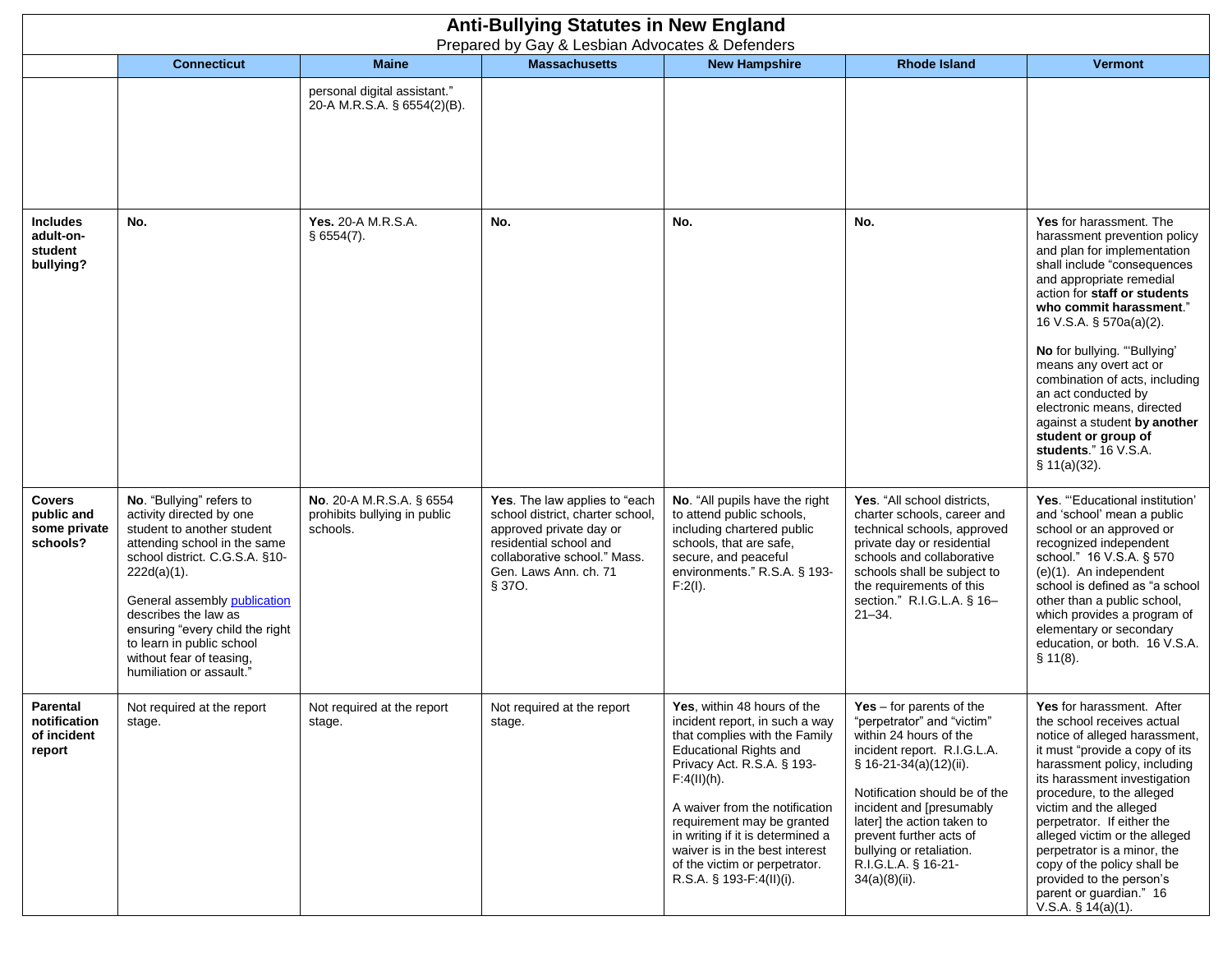|                                          | <b>Anti-Bullying Statutes in New England</b><br>Prepared by Gay & Lesbian Advocates & Defenders                                                                                                                                                                                                                                                                                                                                 |                                                                                                                                                                                                                                                                              |                                                                                                                                                                                                                                                                                                                                                                                     |                                                                                                                                                                                                                                                                                                                                                                                                                                          |                                                                                                                                                                                                     |                                                                                                                                                                                                                                                                                                                                                                                                                                                                                                                                                                                                                                                                                                                                                                                                                                                                                                                                                                  |  |  |
|------------------------------------------|---------------------------------------------------------------------------------------------------------------------------------------------------------------------------------------------------------------------------------------------------------------------------------------------------------------------------------------------------------------------------------------------------------------------------------|------------------------------------------------------------------------------------------------------------------------------------------------------------------------------------------------------------------------------------------------------------------------------|-------------------------------------------------------------------------------------------------------------------------------------------------------------------------------------------------------------------------------------------------------------------------------------------------------------------------------------------------------------------------------------|------------------------------------------------------------------------------------------------------------------------------------------------------------------------------------------------------------------------------------------------------------------------------------------------------------------------------------------------------------------------------------------------------------------------------------------|-----------------------------------------------------------------------------------------------------------------------------------------------------------------------------------------------------|------------------------------------------------------------------------------------------------------------------------------------------------------------------------------------------------------------------------------------------------------------------------------------------------------------------------------------------------------------------------------------------------------------------------------------------------------------------------------------------------------------------------------------------------------------------------------------------------------------------------------------------------------------------------------------------------------------------------------------------------------------------------------------------------------------------------------------------------------------------------------------------------------------------------------------------------------------------|--|--|
|                                          | <b>Connecticut</b>                                                                                                                                                                                                                                                                                                                                                                                                              | <b>Maine</b>                                                                                                                                                                                                                                                                 | <b>Massachusetts</b>                                                                                                                                                                                                                                                                                                                                                                | <b>New Hampshire</b>                                                                                                                                                                                                                                                                                                                                                                                                                     | <b>Rhode Island</b>                                                                                                                                                                                 | <b>Vermont</b>                                                                                                                                                                                                                                                                                                                                                                                                                                                                                                                                                                                                                                                                                                                                                                                                                                                                                                                                                   |  |  |
|                                          |                                                                                                                                                                                                                                                                                                                                                                                                                                 |                                                                                                                                                                                                                                                                              |                                                                                                                                                                                                                                                                                                                                                                                     |                                                                                                                                                                                                                                                                                                                                                                                                                                          |                                                                                                                                                                                                     |                                                                                                                                                                                                                                                                                                                                                                                                                                                                                                                                                                                                                                                                                                                                                                                                                                                                                                                                                                  |  |  |
| Prescribed<br>time for<br>investigation  | Yes, "promptly." C.G.S.A.<br>§ 10-222d(b)(4).                                                                                                                                                                                                                                                                                                                                                                                   | Yes, "promptly." 20-A<br>M.R.S.A. § 6554(5)(F).                                                                                                                                                                                                                              | Yes, "promptly." M.G.L.A. c.<br>71, § 37O(d)(2)(iv).                                                                                                                                                                                                                                                                                                                                | Yes. Five school days with a<br>possible extension of seven<br>school days. R.S.A. § 193-<br>F:4(II)(j).                                                                                                                                                                                                                                                                                                                                 | Yes, "promptly." R.I.G.L.A.<br>$$16-21-34(a)(4).$                                                                                                                                                   | Yes, the current <b>DOE</b> model<br>bullying prevention plan<br>requires a school district to<br>promptly investigate any<br>written reports of misconduct<br>that meet the definition of<br>bullying and any anonymous<br>or oral report of bullying that<br>appears to warrant further<br>investigation. As of January<br>1, 2013, any school board<br>policy must be at least as<br>stringent as the DOE model<br>policy. 16 V.S.A. § 570 (b),<br>2012 Vt. Acts & Resolves<br>129 § 13.<br>Yes, for harassment. From<br>the time the complaint is filed,<br>the investigation must be<br>initiated within one day and<br>completed within five days. If<br>a review of the school's initial<br>decision is requested, a final<br>decision must be completed<br>within thirty days. 16 V.S.A.<br>$\S$ 570a(a)(5).<br>16 V.S.A. § 14(a)(1) requires<br>an educational institution to<br>"promptly investigate to<br>determine whether<br>harassment occurred." |  |  |
| Prescribed<br>rules for<br>investigation | Yes. Investigation must be in<br>accordance with the school<br>climate plan. The school<br>must "collect and maintain<br>records of reports and<br>investigations of bullying in<br>the school." A supervising<br>committee at each school<br>shall "receive copies of<br>completed reports following<br>investigations of bullying" and<br>identify and address patterns,<br>among other things.<br>C.G.S.A. § 10-222k(b)-(c). | Yes. School board policy<br>must include "[a] procedure<br>for promptly investigating and<br>responding to incidents of<br>bullying, including written<br>documentation of reported<br>incidents and the outcome of<br>the investigations." 20-A<br>$M.R.S.A.$ § 6554(5)(F). | Yes. The written school<br>bullying plan must include<br>"clear procedures for<br>promptly responding to and<br>investigating reports of<br>bullying or retaliation" as well<br>as the range of disciplinary<br>actions that may be taken<br>against a perpetrator, and<br>strategies for protecting<br>students who report bullying.<br>M.G.L.A. c. 71, § 37O(d)(2)<br>(iv) (vii). | Yes. The mandated bullying<br>policy must include a "written<br>procedure for investigation of<br>reports, to be initiated within<br>5 schools days of the<br>reported incident, identifying<br>either the principal or the<br>principal's designee as the<br>person responsible for the<br>investigation and the manner<br>and time period in which the<br>results of the investigation<br>are documented." R.S.A.<br>§ 193-F:4(II)(j). | Yes. The mandated bullying<br>policy must include "[c]lear<br>procedures for promptly<br>responding to and<br>investigating reports of<br>bullying or retaliation."<br>R.I.G.L.A. § 16-21-34(a)(4). | Yes. Harassment, hazing,<br>and bullying prevention<br>policies must include "a<br>procedure for investigating<br>reports of violations and<br>complaints." 16 V.S.A.<br>§§ 570a(a)(5), 570b(3),<br>$570c(3)$ .<br>For harassment, there is a<br>prescribed time for<br>investigations (see above).                                                                                                                                                                                                                                                                                                                                                                                                                                                                                                                                                                                                                                                              |  |  |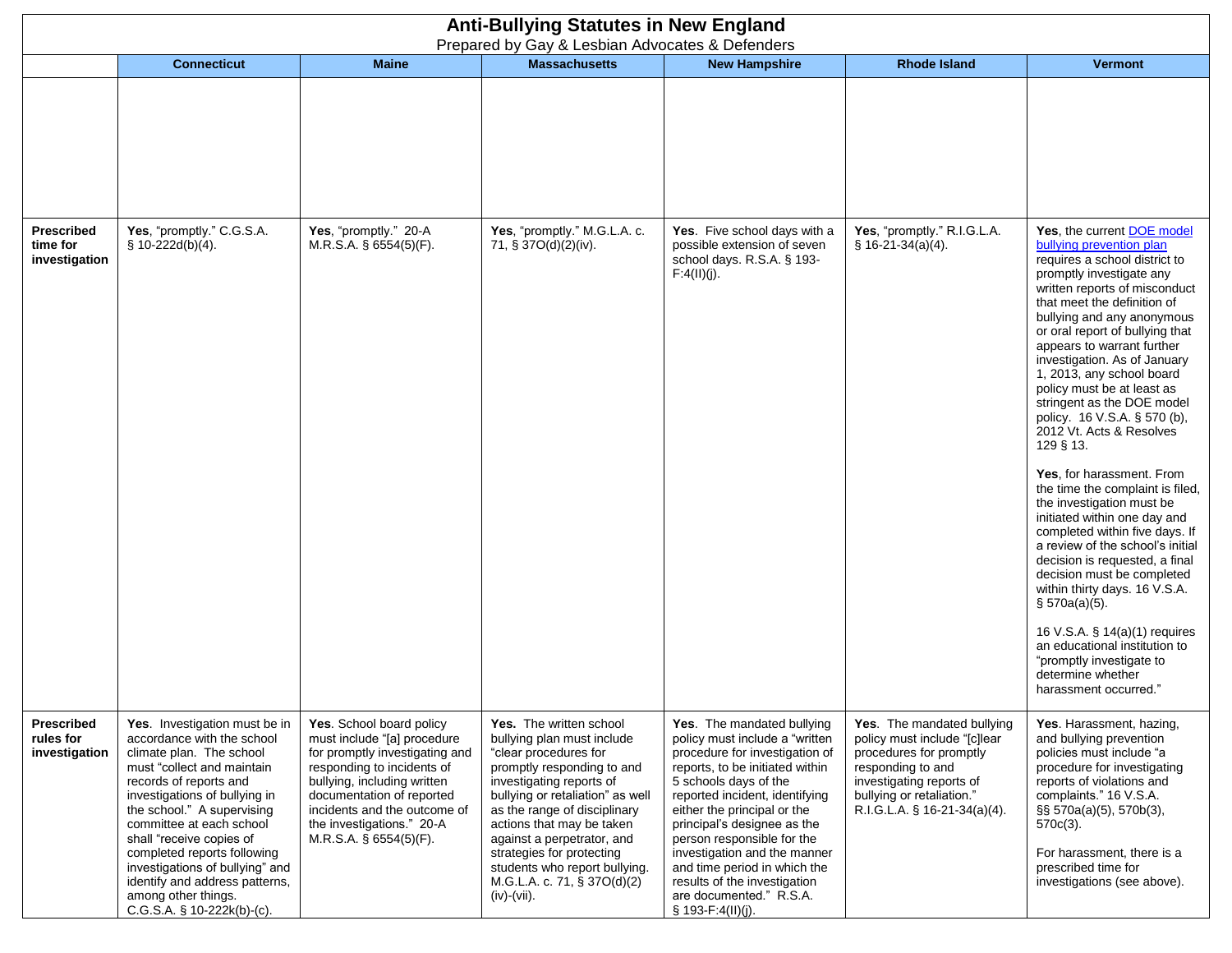|                                                         | <b>Anti-Bullying Statutes in New England</b><br>Prepared by Gay & Lesbian Advocates & Defenders                                                                                                                                                                                                                                                                                                                                                                                                                                                             |                                                                                                                                                                                                                                                                                                                                                                                                                                                                                                |                                                                                                                                                                                                                                                                                                                                                                                                                                                                                                                                                                                             |                                                                                                                                                                                                                                                                                                                                                                          |                                                                                                                                                                                                                                                                  |                                                                                                                                                                                                                                                                                                                                                                                                                                                                                                 |  |
|---------------------------------------------------------|-------------------------------------------------------------------------------------------------------------------------------------------------------------------------------------------------------------------------------------------------------------------------------------------------------------------------------------------------------------------------------------------------------------------------------------------------------------------------------------------------------------------------------------------------------------|------------------------------------------------------------------------------------------------------------------------------------------------------------------------------------------------------------------------------------------------------------------------------------------------------------------------------------------------------------------------------------------------------------------------------------------------------------------------------------------------|---------------------------------------------------------------------------------------------------------------------------------------------------------------------------------------------------------------------------------------------------------------------------------------------------------------------------------------------------------------------------------------------------------------------------------------------------------------------------------------------------------------------------------------------------------------------------------------------|--------------------------------------------------------------------------------------------------------------------------------------------------------------------------------------------------------------------------------------------------------------------------------------------------------------------------------------------------------------------------|------------------------------------------------------------------------------------------------------------------------------------------------------------------------------------------------------------------------------------------------------------------|-------------------------------------------------------------------------------------------------------------------------------------------------------------------------------------------------------------------------------------------------------------------------------------------------------------------------------------------------------------------------------------------------------------------------------------------------------------------------------------------------|--|
|                                                         | <b>Connecticut</b>                                                                                                                                                                                                                                                                                                                                                                                                                                                                                                                                          | <b>Maine</b>                                                                                                                                                                                                                                                                                                                                                                                                                                                                                   | <b>Massachusetts</b>                                                                                                                                                                                                                                                                                                                                                                                                                                                                                                                                                                        | <b>New Hampshire</b>                                                                                                                                                                                                                                                                                                                                                     | <b>Rhode Island</b>                                                                                                                                                                                                                                              | <b>Vermont</b>                                                                                                                                                                                                                                                                                                                                                                                                                                                                                  |  |
|                                                         |                                                                                                                                                                                                                                                                                                                                                                                                                                                                                                                                                             |                                                                                                                                                                                                                                                                                                                                                                                                                                                                                                |                                                                                                                                                                                                                                                                                                                                                                                                                                                                                                                                                                                             |                                                                                                                                                                                                                                                                                                                                                                          |                                                                                                                                                                                                                                                                  |                                                                                                                                                                                                                                                                                                                                                                                                                                                                                                 |  |
| <b>Parental</b><br>notification<br>if bullying<br>found | Yes, with 48 hours after<br>completion of the<br>investigation parents of the<br>perpetrator and target must<br>be invited to a meeting to<br>communicate the measures<br>being taken by the school to<br>ensure the safety of the<br>targeted student and to<br>prevent further acts of<br>bullying. "The notification<br>required  shall include a<br>description of the response of<br>school employees to such<br>acts and any consequences<br>that may result from the<br>commission of further acts of<br>bullying." C.G.S.A. § 10-<br>$222d(b)(8)$ . | Yes. School board policy<br>must include "[a] process for<br>the school to communicate to<br>the parent of a student who<br>has been bullied the<br>measures being taken to<br>ensure the safety of the<br>student who has been bullied<br>and to prevent further acts of<br>bullying." 20-A M.R.S.A.<br>\$6554(5)(J).                                                                                                                                                                         | Yes, "promptly" for parents<br>of the "perpetrator" and<br>"victim," consistent with state<br>and federal law. M.G.L.A. c.<br>71, § 37O(d)(2)(viii).<br>Notification must include a<br>strategy for providing<br>counseling or appropriate<br>services for perpetrators and<br>victims and appropriate<br>family members. M.G.L.A. c.<br>71, § 37O(d)(2)(x).<br>DESE has issued quidance<br>for how notification can be<br>made safely.                                                                                                                                                     | Yes, within 10 days of the<br>completion of the<br>investigation. Within the<br>boundaries of applicable<br>state and federal law, the<br>school must have a "written"<br>procedure for communication<br>with the parent or parents or<br>guardian of victims and<br>perpetrators regarding the<br>school's remedies and<br>assistance." R.S.A. § 193-<br>$F:4(II)(m)$ . | Yes, "promptly," including<br>notice of action taken to<br>prevent further acts of<br>bullying or retaliation and a<br>strategy for providing<br>counseling or referrals for<br>perpetrators and victims and<br>family members. R.I.G.L.A.<br>$$16-21-34(a)(8).$ | Yes, the current <b>DOE</b> model<br>bullying prevention plan<br>requires notification to the<br>parent/guardian of a student<br>who commits a verified act of<br>bullying and to the<br>parent/guardian of the victim<br>to the extent permitted by the<br><b>Family Educational Rights</b><br>and Privacy Act.<br>As of January 1, 2013, any<br>school board policy must be<br>at least as stringent as the<br>DOE model policy. 16 V.S.A.<br>§ 570(b), 2012 Vt. Acts &<br>Resolves 129 § 13. |  |
| <b>Reporting to</b><br>State DOE?                       | Yes and more.<br>(1) Schools must report<br>annually to the state DOE<br>the number of acts of<br>bullying.<br>(2) Schools must maintain<br>records and "maintain a list of<br>the number of verified acts of<br>bullying" and "make such list<br>available for public<br>inspection."<br>(3) Biannually, schools must<br>assess their school climate<br>using identified instruments.<br>C.G.S.A. §§ 10-222d(b)(10),<br>$(d)$ .                                                                                                                            | Yes. "The commissioner<br>shall create a procedure by<br>which school administrative<br>units report substantiated<br>incidents of bullying and<br>cyberbullying to the<br>department on at least an<br>annual basis. These reports<br>may not contain personally<br>identifying information about<br>students or other involved<br>persons, but must delineate<br>the specific of the incidents,<br>the consequences and the<br>actions taken." 20-A M.R.S.A.<br>$\S$ 254, sub- $\S$ 11-A(A). | Yes and more. Covered<br>schools must annually report<br>bullying incident data. "The<br>data shall include, but not be<br>limited to: (i) the number of<br>reported allegations of<br>bullying or retaliation; (ii) the<br>number and nature of<br>substantiated incidents of<br>bullying or retaliation; (iii) the<br>number of students<br>disciplined for engaging in<br>bullying or retaliation; and (iv)<br>any other information<br>required by the department."<br>The Department shall publish<br>an annual report aggregating<br>the statewide data, M.G.L.A.<br>c. 71, § 370(k). | Yes and more.<br>(1) Schools must report<br>annually to the state DOE.<br>(2) The state DOE must<br>prepare an annual report of<br>substantiated incidents.<br>R.S.A. §§ 193-F:6(I)-(II).                                                                                                                                                                                | No.                                                                                                                                                                                                                                                              | Maybe, schools must<br>annually report "student<br>performance results to<br>community members in a<br>format selected by the school<br>board." This includes<br>information about the<br>effectiveness of efforts to<br>maintain a "safe, orderly, civil<br>and positive learning<br>environment which is free<br>from harassment, hazing and<br>bullying." 16 V.S.A<br>§§ 165(a)(1) & 165(a)(2)(c).                                                                                           |  |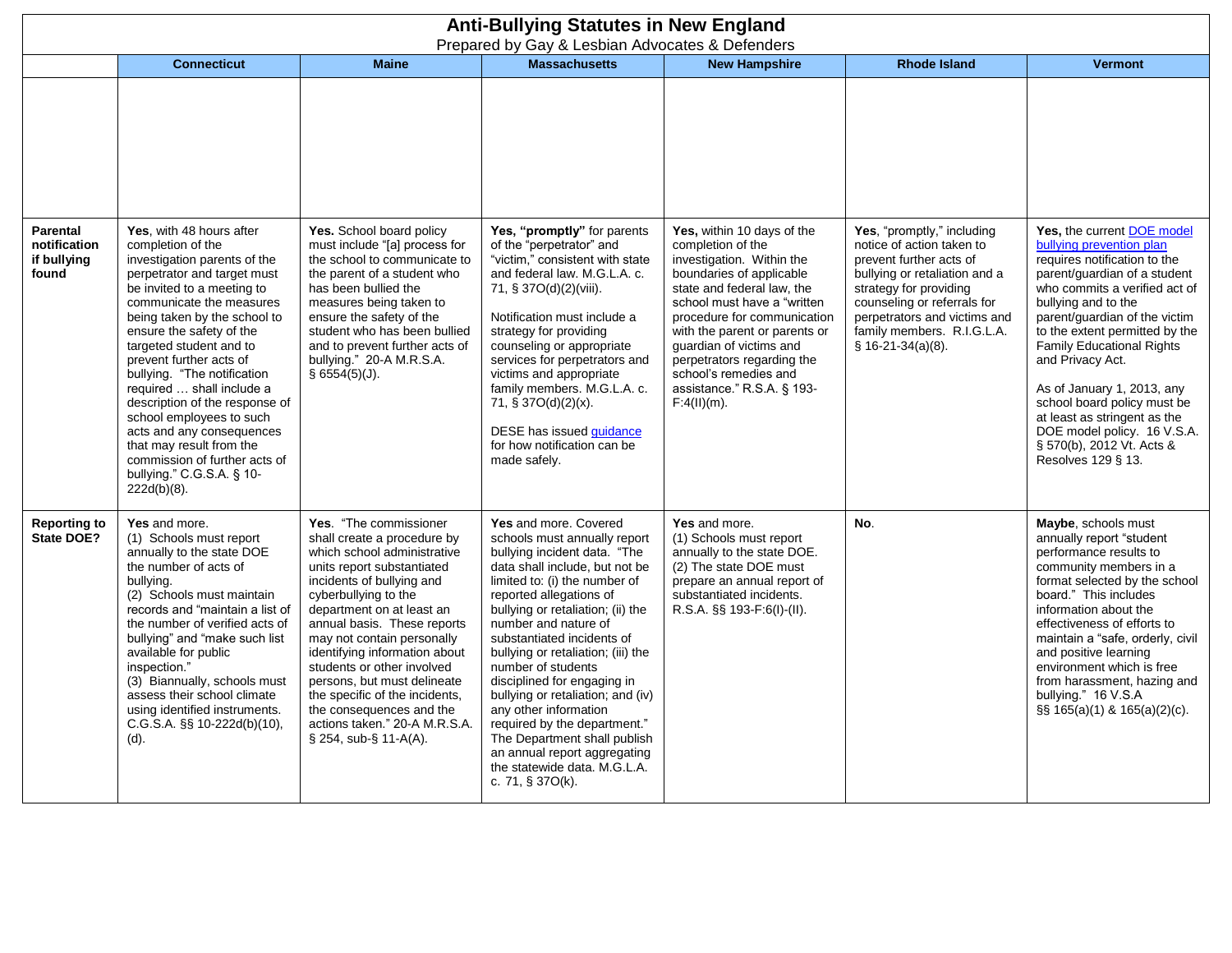|                                                              | <b>Anti-Bullying Statutes in New England</b><br>Prepared by Gay & Lesbian Advocates & Defenders                                                                                                                                                                                                                                                                                                                                                                                                                              |                                                                                                                                                                                                                                                                                                                                                                                                                                                                                                                                                                                                                                                                                                                                                                                                                                                        |                                                                                                                                                                                                                                                                                                                                                                                                                                                                                                                                                                                                                                                                                                                                                                                                                                                                                                                                                                                                                                                                                                                                                                                                                                    |                                                                                                                                                                                                                                                                                                                                                                                                                                   |                                                                                                                                                                                                                                                                                                                                                                                                                              |                                                                                                                                                                                                                                                                                                                                                                          |  |  |
|--------------------------------------------------------------|------------------------------------------------------------------------------------------------------------------------------------------------------------------------------------------------------------------------------------------------------------------------------------------------------------------------------------------------------------------------------------------------------------------------------------------------------------------------------------------------------------------------------|--------------------------------------------------------------------------------------------------------------------------------------------------------------------------------------------------------------------------------------------------------------------------------------------------------------------------------------------------------------------------------------------------------------------------------------------------------------------------------------------------------------------------------------------------------------------------------------------------------------------------------------------------------------------------------------------------------------------------------------------------------------------------------------------------------------------------------------------------------|------------------------------------------------------------------------------------------------------------------------------------------------------------------------------------------------------------------------------------------------------------------------------------------------------------------------------------------------------------------------------------------------------------------------------------------------------------------------------------------------------------------------------------------------------------------------------------------------------------------------------------------------------------------------------------------------------------------------------------------------------------------------------------------------------------------------------------------------------------------------------------------------------------------------------------------------------------------------------------------------------------------------------------------------------------------------------------------------------------------------------------------------------------------------------------------------------------------------------------|-----------------------------------------------------------------------------------------------------------------------------------------------------------------------------------------------------------------------------------------------------------------------------------------------------------------------------------------------------------------------------------------------------------------------------------|------------------------------------------------------------------------------------------------------------------------------------------------------------------------------------------------------------------------------------------------------------------------------------------------------------------------------------------------------------------------------------------------------------------------------|--------------------------------------------------------------------------------------------------------------------------------------------------------------------------------------------------------------------------------------------------------------------------------------------------------------------------------------------------------------------------|--|--|
|                                                              | <b>Connecticut</b>                                                                                                                                                                                                                                                                                                                                                                                                                                                                                                           | <b>Maine</b>                                                                                                                                                                                                                                                                                                                                                                                                                                                                                                                                                                                                                                                                                                                                                                                                                                           | <b>Massachusetts</b>                                                                                                                                                                                                                                                                                                                                                                                                                                                                                                                                                                                                                                                                                                                                                                                                                                                                                                                                                                                                                                                                                                                                                                                                               | <b>New Hampshire</b>                                                                                                                                                                                                                                                                                                                                                                                                              | <b>Rhode Island</b>                                                                                                                                                                                                                                                                                                                                                                                                          | <b>Vermont</b>                                                                                                                                                                                                                                                                                                                                                           |  |  |
| Directives to<br><b>State</b><br><b>DOE/Model</b><br>Policy? | Yes. The DOE shall, within<br>available appropriations:<br>document districts' needs for<br>technical assistance/training,<br>collect information on<br>prevention and intervention<br>strategies, develop model<br>school climate plan,<br>disseminate climate<br>assessment instruments,<br>provide annual training for<br>school employees, and<br>submit a report on the<br>number of verified acts of<br>bullying, an analysis of<br>responsive action taken, and<br>further recommendations.<br>C.G.S.A. § 10-222h(a). | Yes. "By January 1, 2013,<br>the commissioner shall<br>develop a model policy to<br>address bullying and<br>cyberbullying for use by<br>school administrative units<br>pursuant to section 6554. A<br>copy of the model policy must<br>be sent to each school<br>administrative unit in the<br>State and posted on the<br>publicly accessible portion of<br>the department's website<br>along with any training and<br>instructional materials related<br>to the policy that the<br>commissioner determines<br>necessary The<br>commissioner may update or<br>revise the model policy and<br>shall post the update or<br>revision on the publicly<br>accessible portion of the<br>department's website and<br>send a copy of the update or<br>revision to each school<br>administrative unit." 20-A<br>M.R.S.A. § 254, sub-§ 11-A,<br>& sub-§ 11-A(B). | Yes. "The department [of<br>elementary and secondary<br>education]  shall: (i) publish<br>a model plan for school<br>districts and schools to<br>consider when creating their<br>plans; and (ii) compile a list of<br>bullying prevention and<br>intervention resources,<br>evidence-based curricula,<br>best practices and academic-<br>based research that shall be<br>made available to schools<br>The department shall<br>biennially update the model<br>plan and list of the resources,<br>curricula, best practices and<br>research and shall post them<br>on its website." M.G.L.A. c.<br>71, § 37O(j). DESE may<br>investigate reported incidents<br>of bullying and, if a covered<br>school is found not to have<br>properly enforced its<br>prevention plan, DESE may<br>enforce the prevention plan<br>or take other actions to<br>address findings of an<br>investigation. M.G.L.A. c. 71,<br>§ 37O(n).<br>DESE is required to develop<br>a student survey "to assess<br>school climate and the<br>prevalence, nature and<br>severity of bullying in<br>schools." M.G.L.A. c. 71,<br>\$37O(I).<br>See Model Bullying<br><b>Prevention and Intervention</b><br>Plan.<br>See generally <b>DOE Bullying</b><br>Resources. | Yes. The DOE "may develop<br>model policy in accordance<br>with the requirements set<br>forth in this chapter," R.S.A.<br>§ 193-F:4(III); "shall provide<br>evidence-based education<br>programs to support training"<br>provided by each school<br>district, R.S.A. § 193-F:5(II);<br>and "shall prepare an annual<br>report of substantiated<br>incidents of bullying or<br>cyberbullying in schools."<br>R.S.A. § 193-F:6(II). | Yes and the model policy<br>sets the floor for school<br>plans. "The Rhode Island<br>department of education shall<br>prescribe by regulation a<br>statewide bullying policy,<br>ensuring a consistent and<br>unified statewide approach to<br>prohibition of bullying at<br>school," including statutorily<br>required components. "The<br>statewide policy shall apply<br>to all schools " R.I.G.L.A.<br>$§ 16-21-34 (a).$ | Yes. The Commissioner<br>shall develop model<br>harassment, hazing, and<br>bullying prevention policies.<br>16 V.S.A. § 570(d). See also<br>2004 Vt. Acts & Resolves<br>117 $\S$ 3(a)(4).<br>As of January 1, 2013, any<br>school board policy must be<br>at least as stringent as the<br>DOE model policy. 16 V.S.A.<br>§ 570(b), 2012 Vt. Acts &<br>Resolves 129 § 13. |  |  |
| <b>Mandatory</b><br>Duty to<br>Adopt<br>Policy?              | Yes, the statute sets a floor<br>for school plans.<br>Each local/regional board of<br>ed. Is required to develop (by<br>1/1/2012) and implement a<br>safe school climate plan.<br>Extensive specific<br>requirements for the plan are<br>outlined by statute. Plans<br>must be submitted to the<br>DOE and made available on                                                                                                                                                                                                 | Yes. 20-A M.R.S.A.<br>$\S$ 1001(15)(H) clarifies that a<br>school board's existing duty<br>to adopt a student code of<br>conduct addressing policies<br>and procedures for bullying,<br>harassment, and sexual<br>harassment must include the<br>elements of the newly<br>enacted bullying and<br>cyberbullying law. 20-A<br>M.R.S.A. § 6554(5) directs                                                                                                                                                                                                                                                                                                                                                                                                                                                                                                | Yes, the statute sets a floor<br>for school plans.<br>"Each school district, charter<br>school, non-public school,<br>approved private day or<br>residential school and<br>collaborative school shall<br>develop, adhere to and<br>update a plan to address<br>bullying prevention and<br>intervention in consultation                                                                                                                                                                                                                                                                                                                                                                                                                                                                                                                                                                                                                                                                                                                                                                                                                                                                                                             | Yes, the statute sets a floor<br>for school plans. Must adopt<br>written policy prohibiting<br>bullying including definitions<br>and certain statutorily<br>required components. R.S.A.<br>$§ 193-F:4(II).$                                                                                                                                                                                                                       | Yes. "School districts and<br>schools must adopt the<br>statewide bullying policy<br>promulgated [by the DOE] by<br>June 30, 2012." A link to the<br>policy must be "prominently<br>posted on the home page of<br>the school district's website<br>and distributed annually to<br>parents and guardians of<br>students." R.I.G.L.A. § 16-<br>$21-34$ (a)(16).                                                                | Yes. "Each school board<br>shall develop, adopt, ensure<br>the enforcement of and make<br>available  harassment,<br>hazing, and bullying<br>prevention policies that shall<br>be at least as stringent as<br>model policies developed by<br>the commissioner. Any<br>school board that fails to<br>adopt one or more of these<br>policies shall be presumed to           |  |  |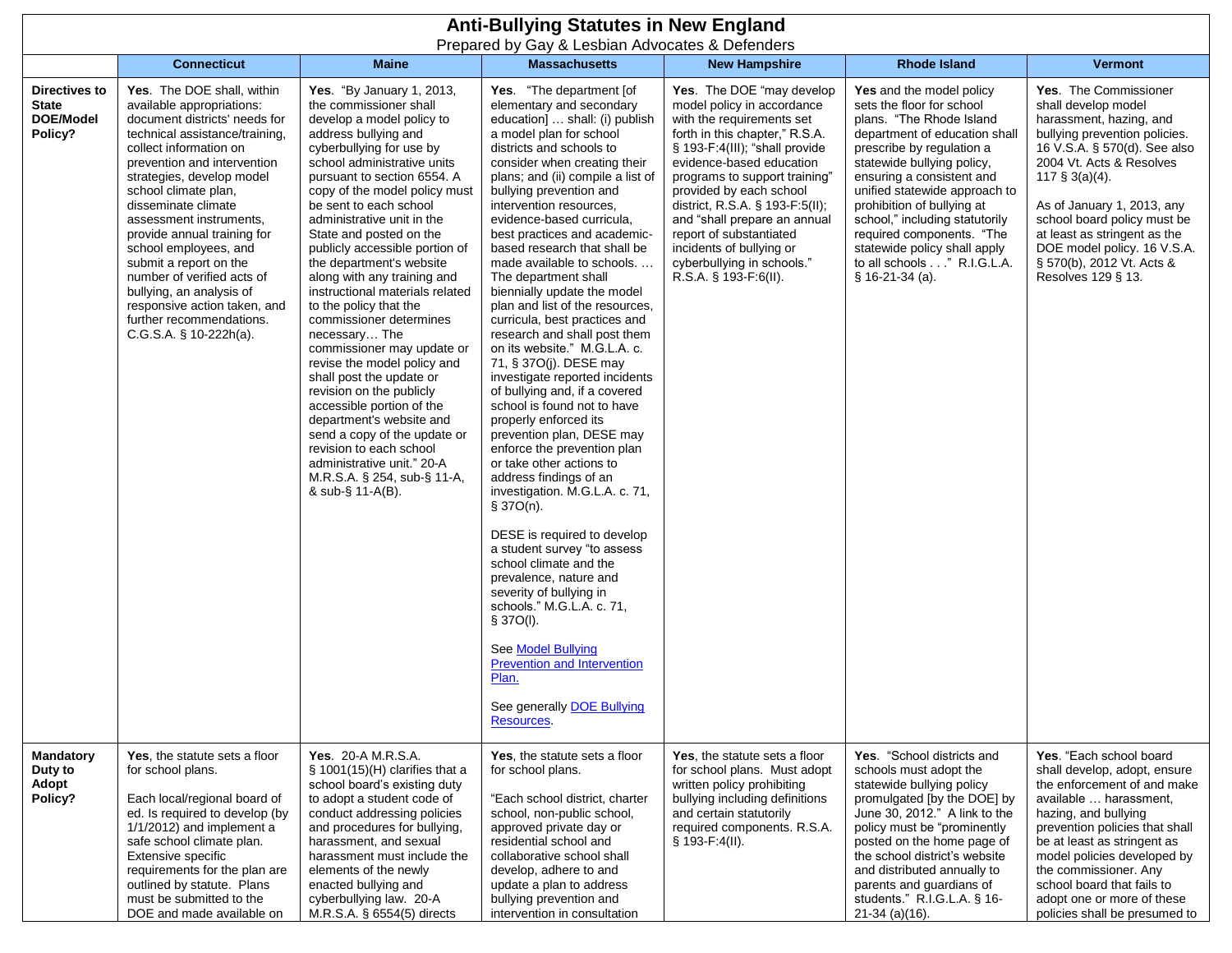| <b>Anti-Bullying Statutes in New England</b><br>Prepared by Gay & Lesbian Advocates & Defenders |                                                           |                                                                                                                                                                                                                      |                                                                                                                                                                                                                                                                                                                                                                                                                                                                                                                                                                                                                                            |                                                                                                                                                                                                                                                                                                                                                                                                                                                                                                                                                                                                                                                                                                                                 |                                                                                                                                                                                                                                                                                                                      |                                                                                                                                                                                                                                                                            |                                                                                                                                                                                                                                                                                                                                                                                                                           |
|-------------------------------------------------------------------------------------------------|-----------------------------------------------------------|----------------------------------------------------------------------------------------------------------------------------------------------------------------------------------------------------------------------|--------------------------------------------------------------------------------------------------------------------------------------------------------------------------------------------------------------------------------------------------------------------------------------------------------------------------------------------------------------------------------------------------------------------------------------------------------------------------------------------------------------------------------------------------------------------------------------------------------------------------------------------|---------------------------------------------------------------------------------------------------------------------------------------------------------------------------------------------------------------------------------------------------------------------------------------------------------------------------------------------------------------------------------------------------------------------------------------------------------------------------------------------------------------------------------------------------------------------------------------------------------------------------------------------------------------------------------------------------------------------------------|----------------------------------------------------------------------------------------------------------------------------------------------------------------------------------------------------------------------------------------------------------------------------------------------------------------------|----------------------------------------------------------------------------------------------------------------------------------------------------------------------------------------------------------------------------------------------------------------------------|---------------------------------------------------------------------------------------------------------------------------------------------------------------------------------------------------------------------------------------------------------------------------------------------------------------------------------------------------------------------------------------------------------------------------|
|                                                                                                 |                                                           | <b>Connecticut</b>                                                                                                                                                                                                   | <b>Maine</b>                                                                                                                                                                                                                                                                                                                                                                                                                                                                                                                                                                                                                               | <b>Massachusetts</b>                                                                                                                                                                                                                                                                                                                                                                                                                                                                                                                                                                                                                                                                                                            | <b>New Hampshire</b>                                                                                                                                                                                                                                                                                                 | <b>Rhode Island</b>                                                                                                                                                                                                                                                        | <b>Vermont</b>                                                                                                                                                                                                                                                                                                                                                                                                            |
|                                                                                                 |                                                           | the internet.<br>Biennially, each school in the<br>district must complete a<br>school climate assessment<br>and submit that assessment<br>to DOE. C.G.S.A. § 10-222d.                                                | that "a school board shall<br>ensure that its policies and<br>procedures are consistent<br>with the model policy<br>developed or revised by the<br>commissioner," and outlines<br>certain minimum<br>requirements that must be<br>met by each policy. 20-A<br>M.R.S.A. § 6554(6) directs<br>school boards to publish<br>these policies and<br>procedures on each school<br>administrative unit's publicly<br>accessible website, address<br>them in detail in a section of<br>each student handbook, and<br>annually provide them in<br>written form to students,<br>parents, volunteers,<br>administrators, teachers and<br>school staff. | with teachers, school staff,<br>professional support<br>personnel, school volunteers,<br>administrators, community<br>representatives, local law<br>enforcement agencies,<br>students, parents and<br>guardians." M.G.L.A. c. 71,<br>$\S$ 37O(d)(1). Extensive<br>specific requirements for the<br>plan are outlined by statute.<br>E.g., the plan must be made<br>available on the school's<br>website, M.G.L.A. c. 71,<br>$\S$ 37O(e)(3); and the plan<br>must be updated at least<br>biennially, M.G.L.A. c. 71,<br>$$37O(d)(1)$ .                                                                                                                                                                                           |                                                                                                                                                                                                                                                                                                                      |                                                                                                                                                                                                                                                                            | have adopted the most<br>current model policy or<br>policies published by the<br>commissioner." 16 V.S.A.<br>§ 570(b).<br>The Commissioner may<br>require school districts who<br>are not meeting quality<br>standards to take certain<br>actions to maintain a safe<br>and positive learning<br>environment. 16 V.S.A.<br>\$165(a)(8)                                                                                    |
|                                                                                                 | <b>Training</b><br><b>Students on</b><br><b>Bullying?</b> | The prevention and<br>intervention strategies<br>required as part of the safe<br>school climate plan may<br>include "grade-appropriate<br>bullying education and<br>prevention curricula."<br>C.G.S.A. § 10-222g(4). | No, but school board is<br>required to disseminate<br>policy to students, parents,<br>volunteers, administrators,<br>teachers, and school staff<br>annually in written form,<br>address it in detail in its<br>student handbook, and post it<br>on the school's publicly<br>accessible website. 20-A<br>M.R.S.A. § 6554(6).                                                                                                                                                                                                                                                                                                                | Yes (evidence-based).<br>"Each shall provide age-<br>appropriate instruction on<br>bullying prevention in each<br>grade that is incorporated<br>into the curriculum of the<br>school district or school. The<br>curriculum shall be evidence-<br>based." M.G.L.A. c. 71,<br>$$37O(c)$ .<br>At least once every 4 years,<br>covered schools shall<br>administer a student survey<br>to assess school climate and<br>the prevalence, nature and<br>severity of bullying in<br>schools. The Department will<br>analyze the data to identify<br>trends and areas for<br>improvement and to monitor<br>prevention efforts in schools<br>over time. M.G.L.A. c. 71,<br>§ 37O(I). The first survey will<br>be in the 2016 school year. | Yes (age-appropriate and<br>evidence-based). R.S.A.<br>$$193-F:5(I)(b).$<br><b>But, school districts must</b><br>adopt a policy allowing an<br>exception to specific course<br>material based on a parent's<br>or legal guardian's<br>determination that the<br>material is objectionable.<br>R.S.A. § 186:11(IX-c). | Impliedly yes. Training is<br>not specifically discussed,<br>however students must be<br>told what to report. Schools<br>are "encouraged to provide<br>in-service training on Internet<br>safety for students, faculty<br>and staff." R.I.G.L.A. § 16-21-<br>$34$ (a)(15). | Yes. Annually, staff, parents,<br>quardians, and students must<br>be given notice of the<br>bullying, harassment and<br>hazing policies in age-<br>appropriate language with<br>examples. The school board<br>shall develop programs to<br>inform students about the<br>substance of the policies and<br>to foster conversations<br>between and among students<br>regarding tolerance and<br>respect. 16 V.S.A. § 570(c). |
|                                                                                                 | <b>Training</b><br><b>Teachers</b><br>and Staff?          | Yes. C.G.S.A. §§ 10-<br>222d(b)(17) & 10-220a(a).                                                                                                                                                                    | Yes. "A school<br>administrative unit shall<br>provide professional<br>development and staff<br>training in the best<br>approaches to implementing<br>this section." 20-A M.R.S.A.<br>§6554(9).                                                                                                                                                                                                                                                                                                                                                                                                                                            | Yes. A prevention plan shall<br>provide for "ongoing<br>professional development to<br>build the skills of all staff<br>members to prevent,<br>identify and respond to<br>bullying." M.G.L.A. c. 71,<br>$\S$ 37O(d)(4). The statute sets                                                                                                                                                                                                                                                                                                                                                                                                                                                                                        | Yes (evidence based). R.S.A.<br>$$193-F:5(I)(a).$                                                                                                                                                                                                                                                                    | Impliedly yes. Training is<br>not specifically discussed,<br>however staff must be told<br>what to report and schools<br>must have a procedure for<br>restoring a sense of safety<br>for a victim. Schools are<br>"encouraged to provide in-                               | Yes. The harassment,<br>bullying, and hazing<br>prevention policies must<br>include a description of how<br>the school board will ensure<br>that teachers and other staff<br>members receive training in<br>preventing, recognizing, and                                                                                                                                                                                  |